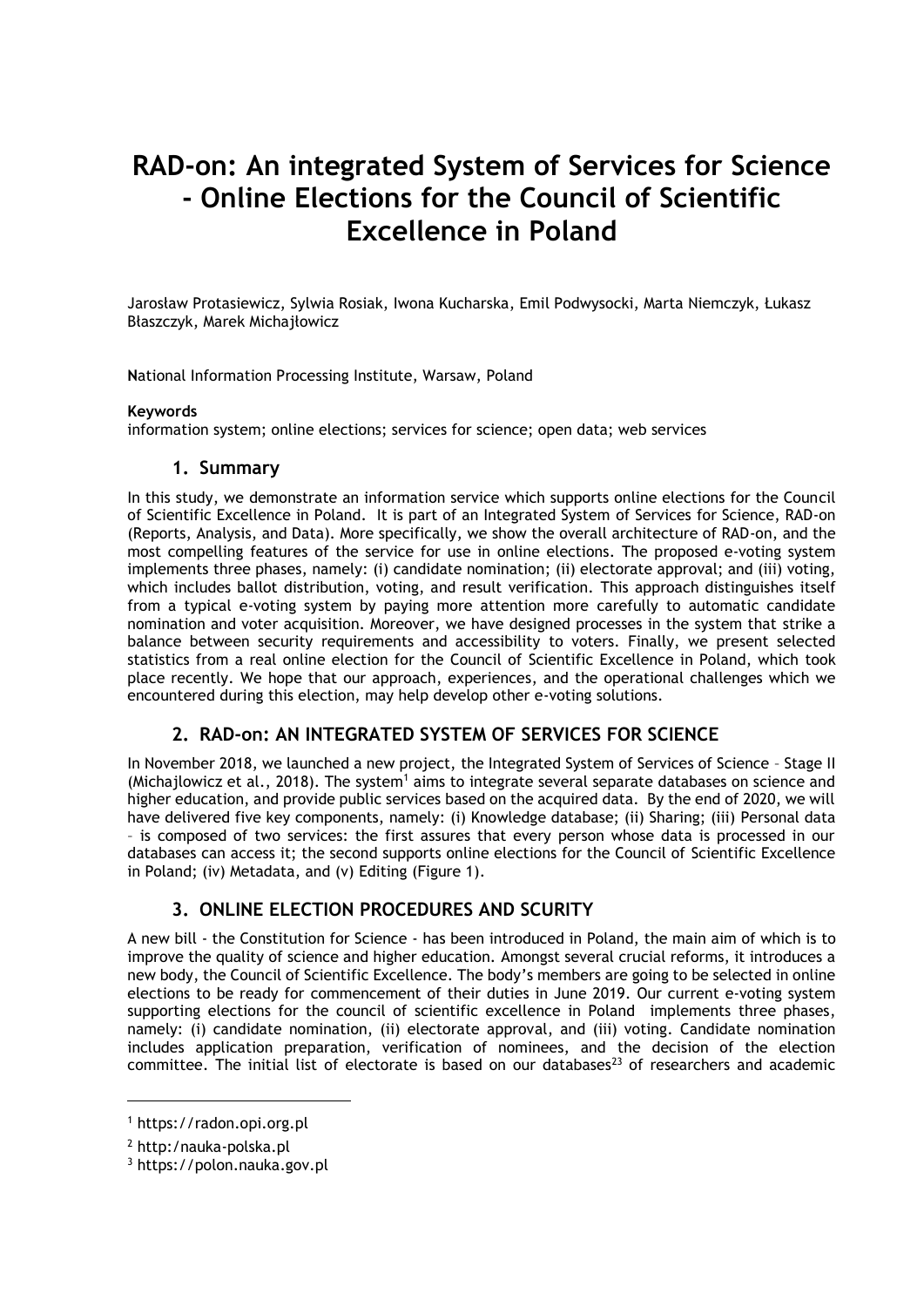teachers. Any person can check whether he or she appears on the list, and send an application to be added to the electorate, or to have data updated. The final electoral roll is published on the Internet approximately two weeks before the election takes place. The election lasts two weeks. Each voter receives a link via email to his or her personal voting card. The link is active either until he or she has voted or until the end of the election. The voter must provide some personal data in order to access the voting card. After successful verification, the voter can fill in the ballot and vote.

We designed the election service in such a way which preserves the balance between safety and accessibility. Based on other experiences, we had realised that it was impossible to design a system assuring complete security. Moreover, overly strict security procedures would discourage users from becoming a candidate or voter. We also do not think that the newest advances such as blockchain technology are appropriate for such a service, as the service must be as simple as possible, and users must be familiar with the technology used. Therefore, we applied simple technical solutions and relaxed the safety regime to make voting more accessible.

Our security precautions were as follows. Each voter received an e-mail containing a URL address with a unique token, allowing access to his or her voting card. Thus, the key was to have reliable email addresses of all people eligible to vote. That is why we published the initial list of voters, and they could apply for the update either to their employers or our own helpdesk. This registration was aimed to prevent anyone from impersonating another user by adding his or her own email to someone else's profile.

In order to vote, a voter had to have access to his or her email account. In addition, after activating the personal URL, it was necessary to provide some personal data. Only then could the voter fill in the ballot on a web page and submit his or her vote. In order to ensure voting privacy, we applied a blind signature to enclose a ballot, and we did not log which user voted for which candidate at any point in the process. Naturally the transmission between a client machine and the voting server was encrypted.



*Figure 1. A simplified architecture of the Integrated System of Services for Science.* 

## **4. REFERENCES**

Michajłowicz M., Niemczyk M., Protasiewicz J., Mroczkowska K. (2018). POL-on: The Information System of Science and Higher Education in Poland, In *EUNIS 2018 Congress Book of Proceedings*.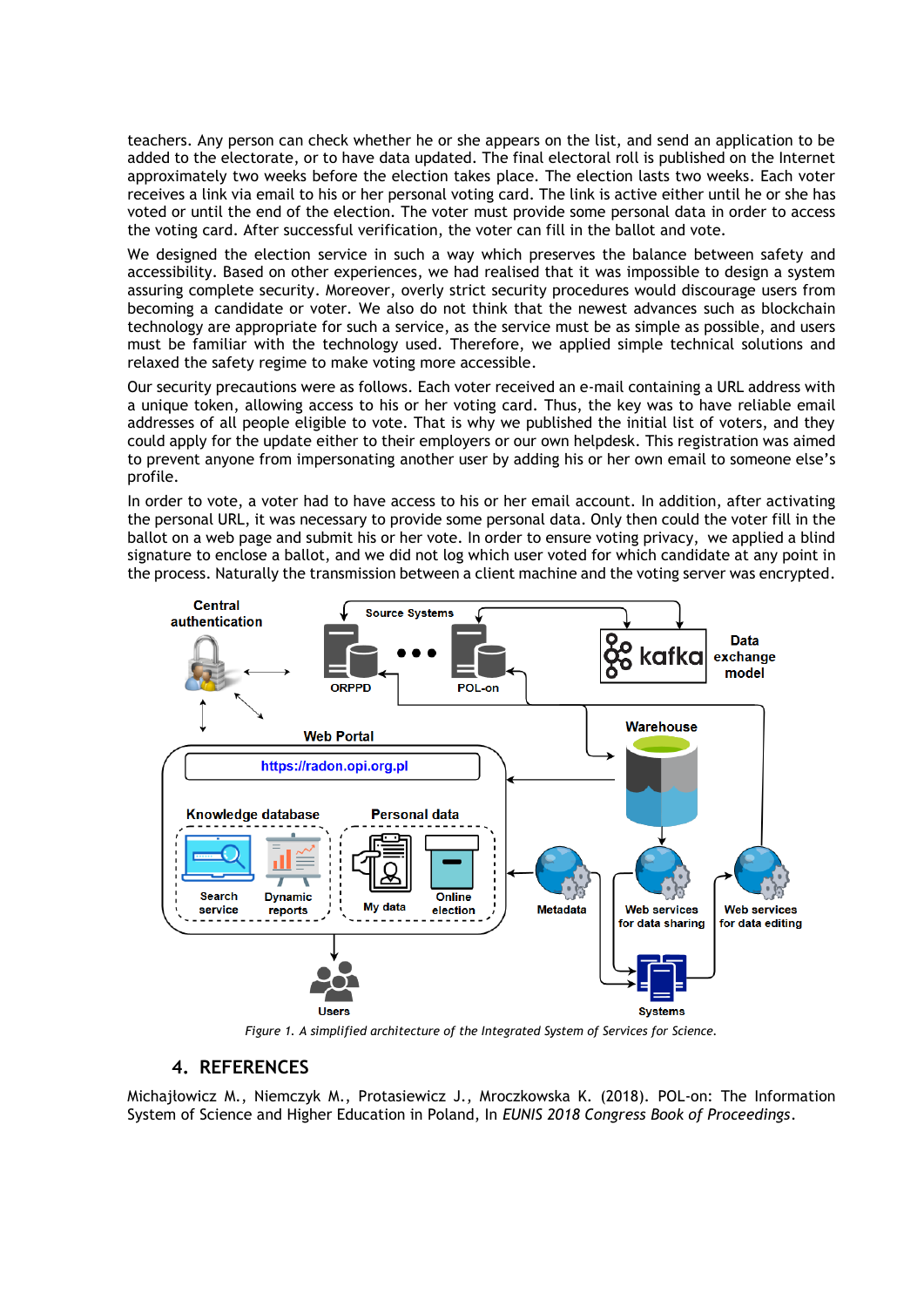## **5. AUTHORS' BIOGRAPHIES**



**Jarosław Protasiewicz (PhD)** is an assistant professor at the National Information Processing Institute and the head of the Laboratory of Intelligent Systems. He received a Ph.D. in computer science at the Systems Research Institute of the Polish Academy of Sciences. His areas of interest include agile project management, software design and development, big data, machine learning, and bio-inspired algorithms. Email: [jaroslaw.protasiewicz@opi.org.pl](mailto:jaroslaw.protasiewicz@opi.org.pl)



**Sylwia Rosiak (MSc)** is a business analyst at the National Information Processing Institute. She received a Masters degree in Management at the University of Warsaw and completed postgraduate studies in designing information systems at the Warsaw University of Technology.

Email: [sylwia.rosiak@opi.org.pl](mailto:sylwia.rosiak@opi.org.pl)



**Iwona Kucharska (MSc)** received a Masters degree in Computer Science and Econometrics at the University of Computer Science and Economics in Olsztyn. She completed postgraduate studies in Business Processes Engineering and Business Intelligence at the Warsaw University of Technology. She has many years of professional experience as a software tester and as a business analyst, endorsed by certificates. Currently she works as a software designer and business analyst in the National Information Processing Institute. E-mail: [iwona.kucharska@opi.org.pl](mailto:iwona.kucharska@opi.org.pl)



**Emil Podwysocki (MSc)** received a Master degree in Telecommunications Systems at the Technical University of Lodz. He has 10 years of professional experience related to ETL/ELT, data warehouses and Business Intelligence. His areas of interest include Oracle technology, Big Data, Business Intelligence and data visualizations. Currently, he works as a Database and Business Intelligence Team Leader in the National Information Processing Institute. Email: [emil.podwysocki@opi.org.pl](mailto:emil.podwysocki@opi.org.pl) Profile: [www.linkedin.com/in/emil-podwysocki](http://www.linkedin.com/in/emil-podwysocki)



**Marta Niemczyk (MSc)** received a Masters degree in Mathematics at the University of Warsaw. She has many years of professional experience as a business and systems analyst, endorsed by certificates in methods of IT systems modelling. Currently she works as a software designer and business analyst in the National Information Processing Institute.

E-mail: [marta.niemczyk@opi.org.pl](mailto:marta.niemczyk@opi.org.pl)